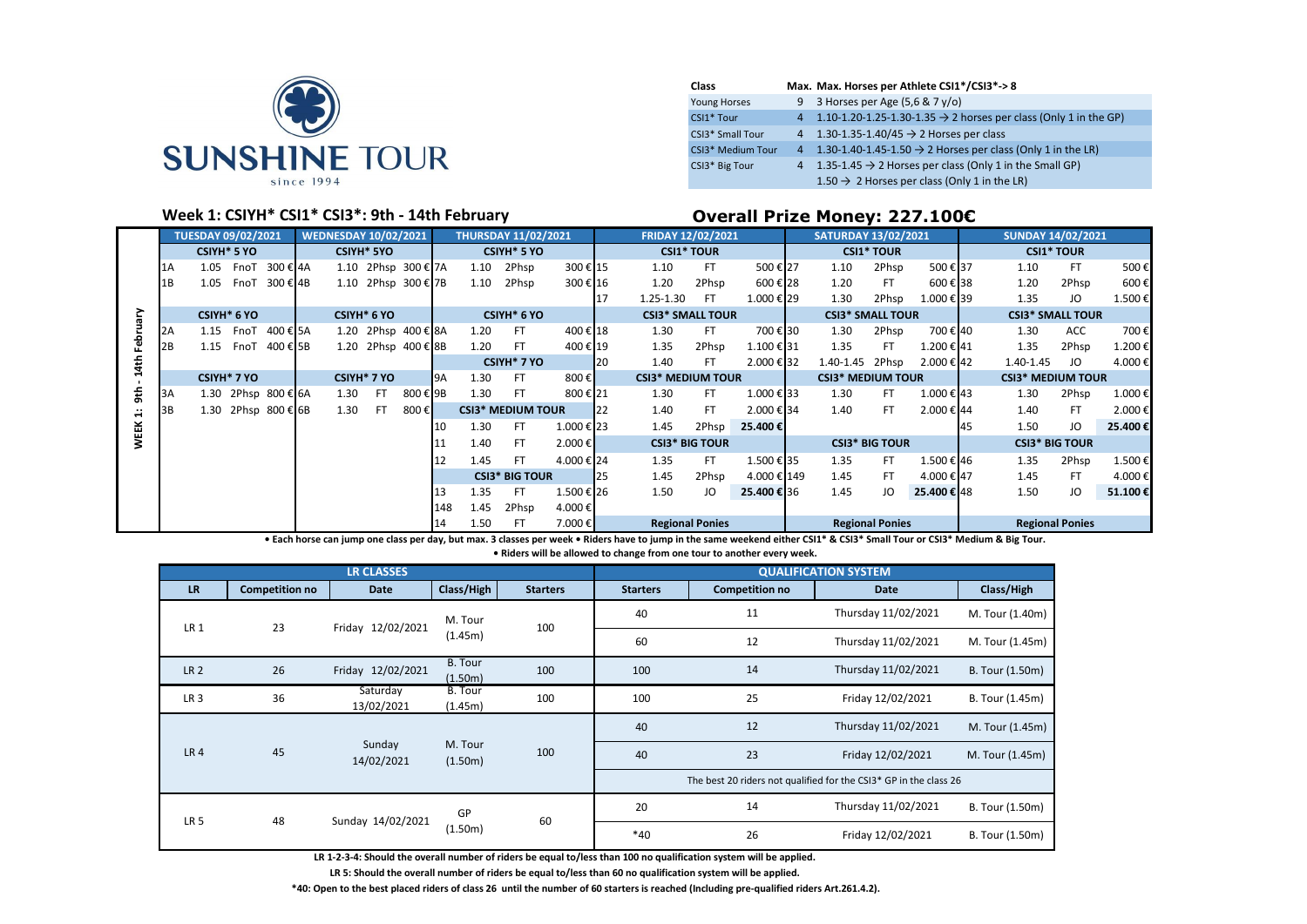

| Class               |                | Max. Max. Horses per Athlete CSI1*/CS4*-> 8                                  |
|---------------------|----------------|------------------------------------------------------------------------------|
| <b>Young Horses</b> | 9              | 3 Horses per Age (5,6 & 7 y/o)                                               |
| CSI1* Tour          | 4              | 1.10-1.20-1.25-1.30-1.35 $\rightarrow$ 2 horses per class (Only 1 in the GP) |
| CSI4* Small Tour    | 4              | 1.30-1.35-1.40/45 $\rightarrow$ 2 Horses per class (Only 1 in the LR)        |
| CSI4* Medium Tour   | 4 <sup>7</sup> | 1.30-1.40-1.45-1.50 $\rightarrow$ 2 Horses per class (Only 1 in the LR)      |
| CSI4* Big Tour      | $\overline{4}$ | 1.35-1.45 $\rightarrow$ 2 Horses per class (Only 1 in the Small GP)          |
|                     |                | 1.50-1.55 $\rightarrow$ 2 Horses per class (Only 1 in the LR)                |

## **Week 2: CSIYH\* CSI1\* CSI4\*: 16th - 21st February <b>Discussed Coverall Prize Money: 300.000€**

|                            | <b>TUESDAY 16/02/2021</b><br><b>WEDNESDAY 17/02/2021</b><br><b>CSIYH* 5YO</b><br><b>CSIYH* 5 YO</b> |      |             |           |      |                         |           | <b>THURSDAY 18/02/2021</b> |      |                          | FRIDAY 19/02/2021 |    |                          | <b>SATURDAY 20/02/2021</b> |             |                          | <b>SUNDAY 21/02/2021</b> |            |    |      |                          |         |
|----------------------------|-----------------------------------------------------------------------------------------------------|------|-------------|-----------|------|-------------------------|-----------|----------------------------|------|--------------------------|-------------------|----|--------------------------|----------------------------|-------------|--------------------------|--------------------------|------------|----|------|--------------------------|---------|
|                            |                                                                                                     |      |             |           |      |                         |           |                            |      | CSIYH* 5 YO              |                   |    | <b>CSI1* TOUR</b>        |                            |             |                          | <b>CSI1* TOUR</b>        |            |    |      | <b>CSI1* TOUR</b>        |         |
|                            | 49A                                                                                                 | 1.05 | FnoT        | 300 € 52A | 1.10 | 2Phsp                   | 300 € 55A |                            | 1.10 | 2Phsp                    | 300€63            |    | 1.10                     | FT                         | 500€75      | 1.10                     | 2Phsp                    | 500€85     |    | 1.10 | FT.                      | 500€    |
|                            | 49B                                                                                                 | 1.05 | FnoT        | 300 € 52B | 1.10 | 2Phsp                   | 300 € 55B |                            | 1.10 | 2Phsp                    | 300€ 64           |    | 1.20                     | 2Phsp                      | 600€76      | 1.20                     | FT                       | 600€86     |    | 1.20 | 2Phsp                    | 600€    |
|                            |                                                                                                     |      | CSIYH* 6 YO |           |      | CSIYH* 6 YO             |           |                            |      | CSIYH* 6 YO              |                   | 65 | 1.25-1.30                | - FT                       | 1.000 € 77  | 1.30                     | 2Phsp                    | 1.000 € 87 |    | 1.35 | JO                       | 1.500€  |
| ζĔ                         | 50A                                                                                                 | 1.15 | FnoT        | 400 € 53A | 1.20 | 2Phsp                   | 400 € 56A |                            | 1.20 | FT                       | 400€              |    | <b>CSI4* SMALL TOUR</b>  |                            |             | <b>CSI4* SMALL TOUR</b>  |                          |            |    |      | <b>CSI4* SMALL TOUR</b>  |         |
| 흲                          | 50B                                                                                                 | 1.15 | FnoT        | 400 € 53B | 1.20 | 2Phsp                   | 400 € 56B |                            | 1.20 | FT                       | 400€ 66           |    | 1.30                     | FT.                        | 700€78      | 1.30                     | 2Phsp                    | 700€88     |    | 1.30 | ACC.                     | 700€    |
|                            |                                                                                                     |      | CSIYH* 7 YO |           |      | CSIYH <sup>*</sup> 7 YO |           |                            |      | CSIYH* 7 YO              |                   | 67 | 1.35                     | 2Phsp                      | 1.200 € 79  | 1.35                     | FT                       | 1.200 € 89 |    | 1.35 | 2Phsp                    | 1.200€  |
| 21s                        | 51A                                                                                                 | 1.30 | 2Phsp       | 800 € 54A | 1.30 | FT                      | 800€      | 57A                        | 1.30 | FT                       | 800€68            |    | 1.40                     | FT                         | 2.000 € 80  | 1.40-1.45                | 2Phsp                    | 2.000 € 90 |    | 1.45 | JO                       | 25.400€ |
|                            | 51B                                                                                                 | 1.30 | 2Phsp       | 800 € 54B | 1.30 | FT                      | 800 € 57B |                            | 1.30 | FT                       | 800€              |    | <b>CSI4* MEDIUM TOUR</b> |                            |             | <b>CSI4* MEDIUM TOUR</b> |                          |            |    |      | <b>CSI4* MEDIUM TOUR</b> |         |
| 16th                       |                                                                                                     |      |             |           |      |                         |           |                            |      | <b>CSI4* MEDIUM TOUR</b> |                   | 69 | 1.30                     | FT                         | 1.000 € 81  | 1.30                     | FT                       | 1.000 € 91 |    | 1.30 | 2Phsp                    | 1.000€  |
| $\cdot$ .<br>$\ddot{\sim}$ |                                                                                                     |      |             |           |      |                         |           | 58                         | 1.30 | FT                       | 1.000 € 70        |    | 1.40                     | FT                         | 2.000 € 82  | 1.40                     | FT.                      | 2.000€92   |    | 1.40 | FT                       | 2.000€  |
|                            |                                                                                                     |      |             |           |      |                         |           | 59                         | 1.40 | FT                       | 2.000 € 71        |    | 1.45                     | 2Phsp                      | 25.400€     |                          |                          |            | 93 | 1.50 | ΙO                       | 30.000€ |
| <b>WEEK</b>                |                                                                                                     |      |             |           |      |                         |           | 60                         | 1.45 | FT                       | 4.000€            |    | <b>CSI4* BIG TOUR</b>    |                            |             |                          | <b>CSI4* BIG TOUR</b>    |            |    |      | <b>CSI4* BIG TOUR</b>    |         |
|                            |                                                                                                     |      |             |           |      |                         |           |                            |      | <b>CSI4* BIG TOUR</b>    |                   | 72 | 1.35                     | FT                         | 1.500 € 83  | 1.35                     | FT                       | 1.500 € 94 |    | 1.35 | 2Phsp                    | 1.500€  |
|                            |                                                                                                     |      |             |           |      |                         |           | 61                         | 1.35 | <b>FT</b>                | 1.500€ 73         |    | 1.45                     | 2Phsp                      | 4.000 € 151 | 1.45                     | FT.                      | 4.000€95   |    | 1.45 | FT                       | 4.000€  |
|                            |                                                                                                     |      |             |           |      |                         |           | 150                        | 1.45 | 2Phsp                    | 4.000 € 74        |    | 1.50                     | JO                         | 25,400 € 84 | 1.45                     |                          | 25,400€ 96 |    | 1.55 | IO.                      | 94.900€ |
|                            |                                                                                                     |      |             |           |      |                         |           | 62                         | 1.50 | FT                       | 10.000€           |    |                          |                            |             |                          |                          |            |    |      |                          |         |
|                            |                                                                                                     |      |             |           |      |                         |           |                            |      |                          |                   |    | <b>Regional Ponies</b>   |                            |             |                          | <b>Regional Ponies</b>   |            |    |      | <b>Regional Ponies</b>   |         |

**• Each horse can jump one class per day, but max. 3 classes per week • Riders have to jump in the same weekend either CSI1\* & CSI3\* Small Tour or CSI3\* Medium & Big Tour.** 

**• Riders will be allowed to change from one tour to another every week.**

|                 |                       | <b>LR CLASSES</b>      |                    |                 |                 |                       | <b>QUALIFICATION SYSTEM</b>                                       |                                       |
|-----------------|-----------------------|------------------------|--------------------|-----------------|-----------------|-----------------------|-------------------------------------------------------------------|---------------------------------------|
| <b>LR</b>       | <b>Competition no</b> | <b>Date</b>            | Class/High         | <b>Starters</b> | <b>Starters</b> | <b>Competition no</b> | Date                                                              | Class/High                            |
| LR 6            | 71                    | Friday 19/02/2021      | M. Tour            | 100             | 40              | 59                    | Thursday 18/02/2021                                               | M. Tour (1.40m)                       |
|                 |                       |                        | (1.45m)            |                 | 60              | 60                    | Thursday 18/02/2021                                               | M. Tour (1.45m)                       |
| LR <sub>7</sub> | 74                    | Friday 19/02/2021      | B. Tour<br>(1.50m) | 100             | 100             | 62                    | Thursday 18/02/2021                                               | B. Tour (1.50m)                       |
| LR 8            | 84                    | Saturday<br>20/02/2021 | B. Tour<br>(1.45m) | 100             | 100             | 73                    | Friday 19/02/2021                                                 | B. Tour (1.45m)                       |
| LR <sub>9</sub> | 90                    | Sunday 21/02/2021      | <b>Small Tour</b>  | 100             | 50              | 68                    | Friday 19/02/2021                                                 | <b>Small Tour</b><br>(1.40m)          |
|                 |                       |                        | (1.45m)            |                 | 50              | 80                    | Saturday 20/02/2021                                               | <b>Small Tour</b><br>$(1.40 - 1.45m)$ |
|                 |                       |                        |                    |                 | 40              | 60                    | Thursday 18/02/2021                                               | M. Tour (1.45m)                       |
| LR 10           | 93                    | Sunday 21/02/2021      | M. Tour<br>(1.50m) | 100             | 40              | 71                    | Friday 19/02/2021                                                 | M. Tour (1.45m)                       |
|                 |                       |                        |                    |                 |                 |                       | The best 20 riders not qualified for the CSI4* GP in the class 74 |                                       |
|                 | 96                    |                        | GP                 |                 | 20              | 62                    | Thursday 18/02/2021                                               | B. Tour (1.50m)                       |
| LR 11           |                       | Sunday 21/02/2021      | (1.55m)            | 60              | $**40$          | 74                    | Friday 19/02/2021                                                 | B. Tour (1.50m)                       |

**LR 6-7-8-9-10: Should the overall number of riders be equal to/less than 100 no qualification system will be applied.**

**LR 11: Should the overall number of riders be equal to/less than 60 no qualification system will be applied.**

**\*40: Open to the best placed riders of class 74 until the number of 60 starters is reached (Including pre-qualified riders Art.261.4.2).**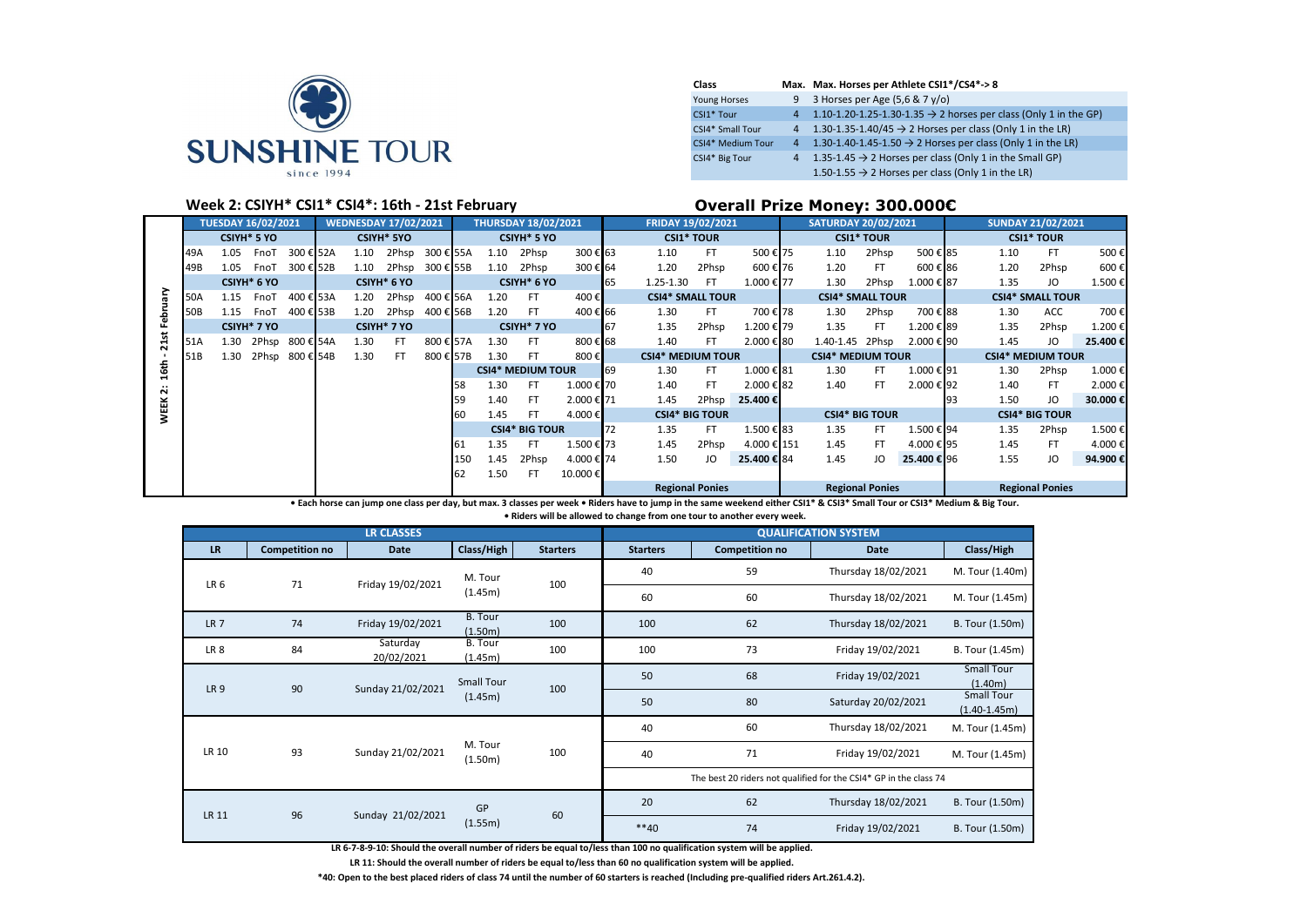

| Class             | Max. Max. Horses per Athlete CSI1*/CSI4*->8                                    |
|-------------------|--------------------------------------------------------------------------------|
| Young Horses      | 9 3 Horses per Age $(5.6 & 7y/o)$                                              |
| CSI1* Tour        | 4 1.10-1.20-1.25-1.30-1.35 $\rightarrow$ 2 horses per class (Only 1 in the GP) |
| CSI4* Small Tour  | 4 1.30-1.35-1.40/45 $\rightarrow$ 2 Horses per class (Only 1 in the GP)        |
| CSI4* Medium Tour | 4 1.30-1.40-1.45-1.50 $\rightarrow$ 2 Horses per class (Only 1 in the LR)      |
| CSI4* Big Tour    | 4 1.35-1.45 $\rightarrow$ 2 Horses per class (Only 1 in the Small GP)          |
|                   | 1.50-1.55 $\rightarrow$ 2 Horses per class (Only 1 in the LR)                  |

### **Week 3: CSIYH\* CSI1\* CSI4\*: 22nd - 28th February Overall Prize Money: 317.000€**

|             |     | MONDAY 22/02/2021<br><b>TUESDAY 23/02/2021</b><br><b>WEDNESDAY 24/02/2021</b> |                            |  |  |             |                                           | <b>THURSDAY 25/02/2021</b> |                                      |                                        | <b>FRIDAY 26/02/2021</b> |      |                             | <b>SATURDAY 27/02/2021</b> |     |                          |                        | <b>SUNDAY 28/02/2021</b> |  |                          |                        |              |     |                          |                         |         |
|-------------|-----|-------------------------------------------------------------------------------|----------------------------|--|--|-------------|-------------------------------------------|----------------------------|--------------------------------------|----------------------------------------|--------------------------|------|-----------------------------|----------------------------|-----|--------------------------|------------------------|--------------------------|--|--------------------------|------------------------|--------------|-----|--------------------------|-------------------------|---------|
|             |     |                                                                               | <b>CSIYH* 5 YO</b>         |  |  | CSIYH* 5 YO |                                           |                            | <b>FINAL CSIYH* 5 YO</b>             |                                        |                          |      | <b>FAREWELL CSIYH* 5 YO</b> |                            |     |                          | <b>CSI1* TOUR</b>      |                          |  |                          | <b>CSI1* TOUR</b>      |              |     |                          | <b>CSI1* TOUR</b>       |         |
|             | 97A |                                                                               |                            |  |  |             | 1.15 FnoT 300 € 100A 1.15 2Phsp 300 € 103 | 1.20                       | JO                                   | 3.500 € 106                            |                          | 1.15 | 2Phsp                       | 300 € 114                  |     | 1.10                     | FT                     | 500 € 126                |  | 1.10                     | 2Phsp                  | 500 € 136    |     | 1.10                     | FT.                     | 500€    |
|             | 97B | 1.15                                                                          |                            |  |  |             | FnoT 300 € 100B 1.15 2Phsp 300 €          |                            |                                      |                                        |                          |      |                             |                            | 115 | 1.20                     | 2Phsp                  | 600€ 127                 |  | 1.20                     | -FT                    | 600€ 137     |     | 1.20                     | 2Phsp                   | 600€    |
|             |     |                                                                               |                            |  |  |             |                                           |                            |                                      |                                        |                          |      |                             |                            | 116 | 1.25-1.30                | -FT                    | 1.000 € 128              |  | 1.30                     | 2Phsp                  | 1.000 € 138  |     | 1.35                     | JO                      | 1.500€  |
|             |     |                                                                               | CSIYH* 6 YO                |  |  | CSIYH* 6 YO |                                           |                            | <b>FINAL CSIYH* 6 YO</b>             |                                        |                          |      | <b>FAREWELL CSIYH* 6 YO</b> |                            |     | <b>CSI4* SMALL TOUR</b>  |                        |                          |  | <b>CSI4* SMALL TOUR</b>  |                        |              |     |                          | <b>CSI4* SMALL TOUR</b> |         |
|             | 98A |                                                                               |                            |  |  |             | 1.25 FnoT 400 € 101A 1.25 2Phsp 400 € 104 | 1.30                       | JO                                   | 5.000 € 107                            |                          | 1.25 | FT.                         | 400 € 117                  |     | 1.30                     | FT.                    | 700 € 129                |  | 1.30                     | 2Phsp                  | 700 € 139    |     | 1.30                     | <b>ACC</b>              | 700€    |
|             | 98B |                                                                               |                            |  |  |             | 1.25 FnoT 400 € 101B 1.25 2Phsp 400 €     |                            |                                      |                                        |                          |      |                             |                            | 118 | 1.35                     | 2Phsp                  | 1.200 € 130              |  | 1.35                     | FT.                    | 1.200 € 140  |     | 1.35                     | 2Phsp                   | 1.200€  |
| 28th        |     |                                                                               |                            |  |  |             |                                           |                            |                                      |                                        |                          |      | <b>FAREWELL CSIYH* 7 YO</b> |                            | 119 | 1.40                     | FT                     | 2.000 € 131              |  | 1.40-1.45 2Phsp          |                        | 2.000 € 141  |     | 1.45                     | JO                      | 25.400€ |
| ъ           |     |                                                                               | CSIYH <sup>*</sup> 7 YO    |  |  | CSIYH* 7 YO |                                           |                            | <b>FINAL CSIYH* 7 YO</b>             |                                        | 108                      | 1.35 | FT.                         | 800 €∎                     |     | <b>CSI4* MEDIUM TOUR</b> |                        |                          |  | <b>CSI4* MEDIUM TOUR</b> |                        |              |     | <b>CSI4* MEDIUM TOUR</b> |                         |         |
| 22n         | 99A |                                                                               | 1.35 2Phsp 800 € 102A 1.35 |  |  | FT.         | 800 € 105                                 | 1.40                       | JO                                   | 10.000€                                |                          |      |                             |                            | 120 | 1.30                     | FT                     | 1.000 € 132              |  | 1.30                     | FT.                    | 1.000 € 142  |     | 1.30                     | 2Phsp                   | 1.000€  |
| ç.          |     |                                                                               | 1.35 2Phsp 800 € 102B 1.35 |  |  | FT.         | 800 €l                                    |                            |                                      |                                        |                          |      | <b>CSI4* MEDIUM TOUR</b>    |                            | 121 | 1.40                     | FT                     | 2.000 € 133              |  | 1.40                     | FT.                    | 2.000 € 143  |     | 1.40                     | FT                      | 2.000€  |
|             |     |                                                                               |                            |  |  |             |                                           |                            |                                      |                                        | 109                      | 1.30 | FT.                         | 1.000 € 122                |     | 1.45                     | 2Phsp                  | 25.400€                  |  |                          |                        |              | 144 | 1.50                     | JO                      | 30.000€ |
| <b>WEEK</b> |     |                                                                               |                            |  |  |             |                                           |                            |                                      |                                        | 110                      | 1.40 | FT.                         | 2.000€                     |     |                          | <b>CSI4* BIG TOUR</b>  |                          |  |                          | <b>CSI4* BIG TOUR</b>  |              |     |                          | <b>CSI4* BIG TOUR</b>   |         |
|             |     |                                                                               |                            |  |  |             |                                           |                            | clear rounds, or more, in all        | All 5, 6 & 7 y/o horses that achieve 4 | 111                      | 1.45 | FT.                         | 4.000 € 123                |     | 1.35                     | FT.                    | 1.500 € 134              |  | 1.35                     | FT.                    | 1.500 € 145  |     | 1.35                     | 2Phsp                   | 1.500€  |
|             |     |                                                                               |                            |  |  |             |                                           |                            |                                      | competitions during weeks 1 to 3 are   |                          |      | <b>CSI4* BIG TOUR</b>       |                            | 124 | 1.45                     | 2Phsp                  | 4.000 € 153              |  | 1.45                     | FT                     | 4.000 € 146  |     | 1.45                     | FT.                     | 4.000€  |
|             |     |                                                                               |                            |  |  |             |                                           |                            | qualified to take part in the Final. |                                        | 112                      | 1.35 | FT.                         | 1.500 € 125                |     | 1.50                     | JO                     | 25,400 € 135             |  | 1.45                     | JO                     | 25.400 € 147 |     | 1.55                     | JO                      | 94.900€ |
|             |     |                                                                               |                            |  |  |             |                                           |                            |                                      |                                        | 152                      | 1.45 | 2Phsp                       | 4.000€                     |     |                          |                        |                          |  |                          |                        |              |     |                          |                         |         |
|             |     |                                                                               |                            |  |  |             |                                           |                            |                                      |                                        | 113                      | 1.50 | FT                          | 10.000 €                   |     |                          | <b>Regional Ponies</b> |                          |  |                          | <b>Regional Ponies</b> |              |     |                          | <b>Regional Ponies</b>  |         |

**• Each horse can jump one class per day, but max. 3 classes per week • Riders have to jump in the same weekend either CSI1\* & CSI3\* Small Tour or CSI3\* Medium & Big Tour.** 

**• Riders will be allowed to change from one tour to another every week.**

|              |                       | <b>LR CLASSES</b>   |                           |                 |                 |                       | <b>QUALIFICATION SYSTEM</b>                                        |                                       |
|--------------|-----------------------|---------------------|---------------------------|-----------------|-----------------|-----------------------|--------------------------------------------------------------------|---------------------------------------|
| <b>LR</b>    | <b>Competition no</b> | Date                | Class/High                | <b>Starters</b> | <b>Starters</b> | <b>Competition no</b> | <b>Date</b>                                                        | Class/High                            |
| <b>LR 12</b> | 122                   | Friday 26/02/2021   | M. Tour                   | 100             | 40              | 110                   | Thursday 25/02/2021                                                | M. Tour (1.40m)                       |
|              |                       |                     | (1.45m)                   |                 | 60              | 111                   | Thursday 25/02/2021                                                | M. Tour (1.45m)                       |
| LR 13        | 125                   | Friday 26/02/2021   | <b>B.</b> Tour<br>(1.50m) | 100             | 100             | 113                   | Thursday 25/02/2021                                                | B. Tour (1.50m)                       |
| LR 14        | 135                   | Saturday 27/02/2021 | <b>B.</b> Tour<br>(1.45m) | 100             | 100             | 124                   | Friday 26/02/2021                                                  | B. Tour (1.45m)                       |
| <b>LR 15</b> | 141                   | Sunday 28/02/2021   | <b>Small Tour</b>         | 100             | 50              | 119                   | Friday 26/02/2021                                                  | <b>Small Tour</b><br>(1.40m)          |
|              |                       |                     | (1.45m)                   |                 | 50              | 131                   | Saturday 27/02/2021                                                | <b>Small Tour</b><br>$(1.40 - 1.45m)$ |
|              |                       |                     |                           |                 | 40              | 111                   | Thursday 25/02/2021                                                | M. Tour (1.45m)                       |
| LR 16        | 144                   | Sunday 28/02/2021   | M. Tour<br>(1.50m)        | 100             | 40              | 122                   | Friday 26/02/2021                                                  | M. Tour (1.45m)                       |
|              |                       |                     |                           |                 |                 |                       | The best 20 riders not qualified for the CSI4* GP in the class 125 |                                       |
| <b>LR 17</b> | 147                   | Sunday 28/02/2021   | GP                        | 60              | 20              | 113                   | Thursday 25/02/2021                                                | B. Tour (1.50m)                       |
|              |                       |                     | (1.55m)                   |                 | $*40$           | 125                   | Friday 26/02/2021                                                  | B. Tour (1.50m)                       |

**LR 12-13-14-15-16: Should the overall number of riders be equal to/less than 100 no qualification system will be applied.**

**LR 17: Should the overall number of riders be equal to/less than 60 no qualification system will be applied.**

**\*40: Open to the best placed riders of class 125 until the number of 60 starters is reached (Including pre-qualified riders Art.261.4.2).**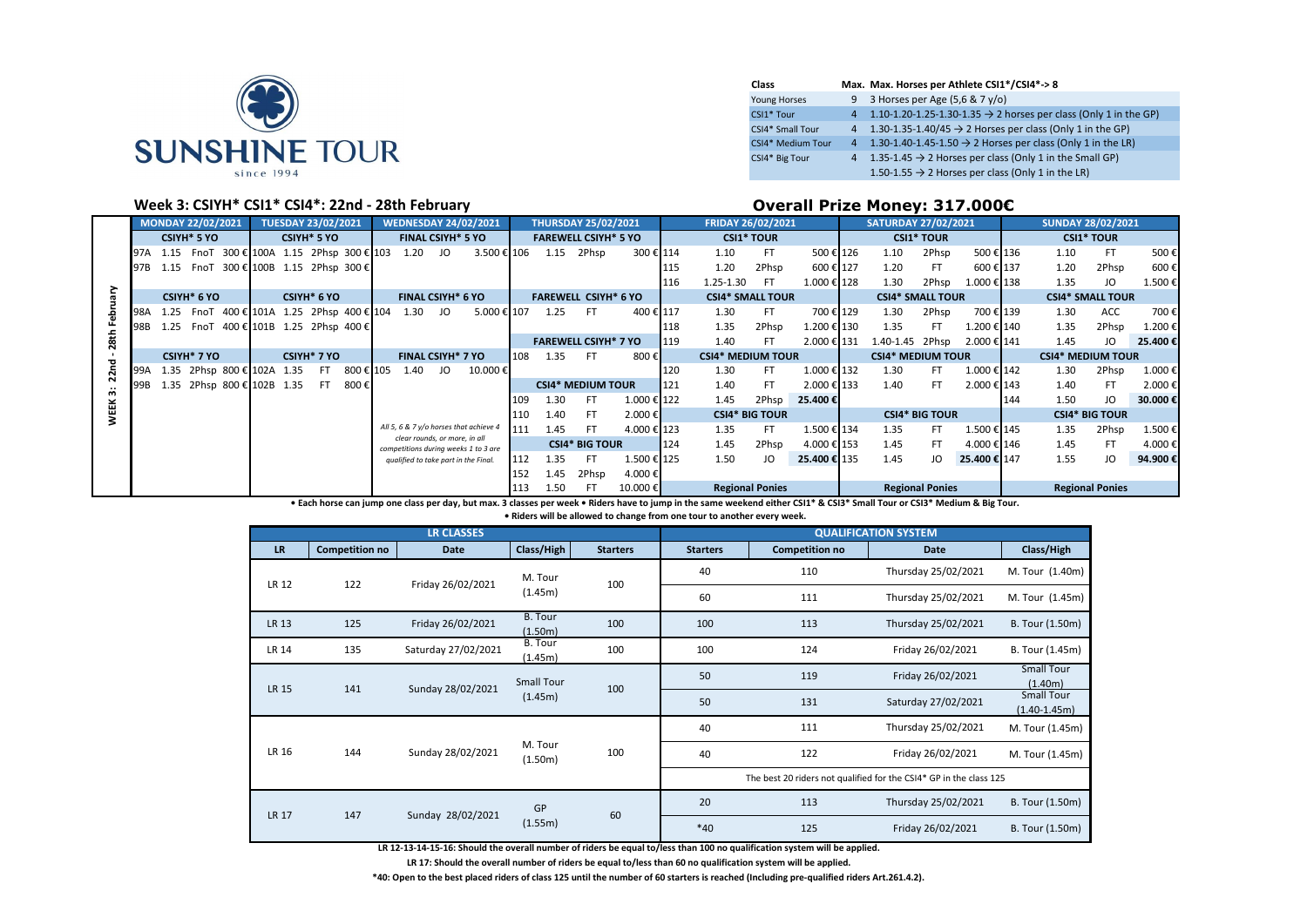

| <b>Class</b>                            | Max. Horses/Athlete--> 9 CSIYH*/8 CSI2*                    |
|-----------------------------------------|------------------------------------------------------------|
| 5-6-7 $v$ / $\circ$ $\rightarrow$ 3/age |                                                            |
|                                         | $CSI2^* \rightarrow 2$ Horses per class (Only 1 in the LR) |

# **Week 4: CSIYH\* CSI2\*: 4th - 7th March Overall Prize Money: 96.600€**

|              |                        |                          | <b>THURSDAY 04/03/2021</b> |             |     |      | FRIDAY 05/03/2021 |              |      | <b>SATURDAY 06/03/2021</b> |             |      | <b>SUNDAY 07/03/2021</b> |         |
|--------------|------------------------|--------------------------|----------------------------|-------------|-----|------|-------------------|--------------|------|----------------------------|-------------|------|--------------------------|---------|
|              |                        |                          | CSIYH <sup>*</sup> 5 Y/O   |             |     |      | CSIYH* 5 Y/O      |              |      | CSIYH <sup>*</sup> 5 Y/O   |             |      |                          |         |
|              | 154                    | 1.10                     | FnoT                       | 500€ 162    |     | 1.10 | 2 Ph sp           | 500€171      | 1.15 | 2 Ph sp                    | 500€        |      |                          |         |
|              |                        |                          | CSIYH* 6 Y/O               |             |     |      | CSIYH* 6 Y/O      |              |      | CSIYH* 6 Y/O               |             |      |                          |         |
| <b>MARCH</b> | 155                    | 1.20                     | FnoT                       | 700€ 163    |     | 1.20 | 2 Ph sp           | 700 € 172    | 1.25 | <b>FT</b>                  | 700€        |      |                          |         |
|              |                        | CSIYH <sup>*</sup> 7 Y/O |                            |             |     |      | CSIYH* 7 Y/O      |              |      | CSIYH <sup>*</sup> 7 Y/O   |             |      |                          |         |
| £            | 156                    | 1.30                     | 2 Ph sp                    | 900€ 164    |     | 1.30 | FT                | 900€ 173     | 1.35 | FT                         | 900€        |      |                          |         |
| N            |                        |                          | $CSI2*$                    |             |     |      | $CSI2*$           |              |      | $CSI2*$                    |             |      | $CSI2*$                  |         |
| 4th          | 157                    | 1.20                     | <b>FT</b>                  | 500€ 165    |     | 1.10 | FT                | 400 € 174    | 1.10 | <b>FT</b>                  | 400 € 180   | 1.10 | FT                       | 500€    |
| ÷            | 158                    | 1.30                     | <b>FT</b>                  | 1.000 € 166 |     | 1.20 | FT                | 500 € 175    | 1.20 | ACC                        | 500€ 181    | 1.25 | FT                       | 700€    |
| <b>WEEK</b>  | 159                    | 1.35                     | FT                         | 1.500 € 167 |     | 1.30 | 2phsp             | 1.000 € 176  | 1.30 | FT                         | 1.000 € 182 | 1.30 | 2phsp                    | 1.000€  |
|              | 160                    | 1.40                     | 2phsp                      | 3.000 € 168 |     | 1.35 | FT                | 2.000 € 177  | 1.35 | 2phsp                      | 2.500 € 183 | 1.35 | 2phsp                    | 1.500€  |
|              | 161                    | 1.45                     | 2phsp                      | 5.000 € 169 |     | 1.40 | FT                | 3.000 € 178  | 1.40 | JO                         | 4.000 € 184 | 1.40 | FT                       | 2.500€  |
|              |                        |                          |                            |             | 170 | 1.45 | FT                | 25.400 € 179 | 1.45 | JO                         | 7.000 € 185 | 1.45 | JO                       | 25.400€ |
|              |                        |                          |                            |             |     |      |                   |              |      |                            |             |      |                          |         |
|              | <b>Regional Ponies</b> |                          |                            |             |     |      |                   |              |      | <b>Regional Ponies</b>     |             |      | <b>Regional Ponies</b>   |         |

**Each horse can jump one class per day but max. 3 classes per week!**

|                 |                       |             | <b>LR CLASSES</b>    |                 |                 |                        | <b>QUALIFICATION SYSTEM</b> |                        |
|-----------------|-----------------------|-------------|----------------------|-----------------|-----------------|------------------------|-----------------------------|------------------------|
| <b>LR</b>       | <b>Competition no</b> | <b>Date</b> | Class/High           | <b>Starters</b> | <b>Starters</b> | <b>Competition No.</b> | <b>Date</b>                 | Class/High             |
|                 |                       | Friday      |                      |                 | 40              | 160                    | Thursday<br>04/03/2021      | Medium Class B (1.40m) |
| LR <sub>1</sub> | 170                   | 05/03/2021  | Big Class (1.45m)    | 100             | 60              | 161                    | Thursday<br>04/03/2021      | Big Class (1.45m)      |
| $*LR2$          |                       | Sunday      |                      |                 | 50              | 161                    | Thursday<br>04/03/2021      | Big Class (1.45m)      |
|                 | 185                   | 07/03/2021  | Big Class GP (1.45m) | 100             | 50              | 170                    | Friday<br>05/03/2021        | Big Class (1.45m)      |

**\*Art. 254.6. If there are 50 starters or less, each Athlete may ride two Horses.**

**LR 1-2: Should the overall number of riders be equal to/less than 100 no qualification system will be applied.**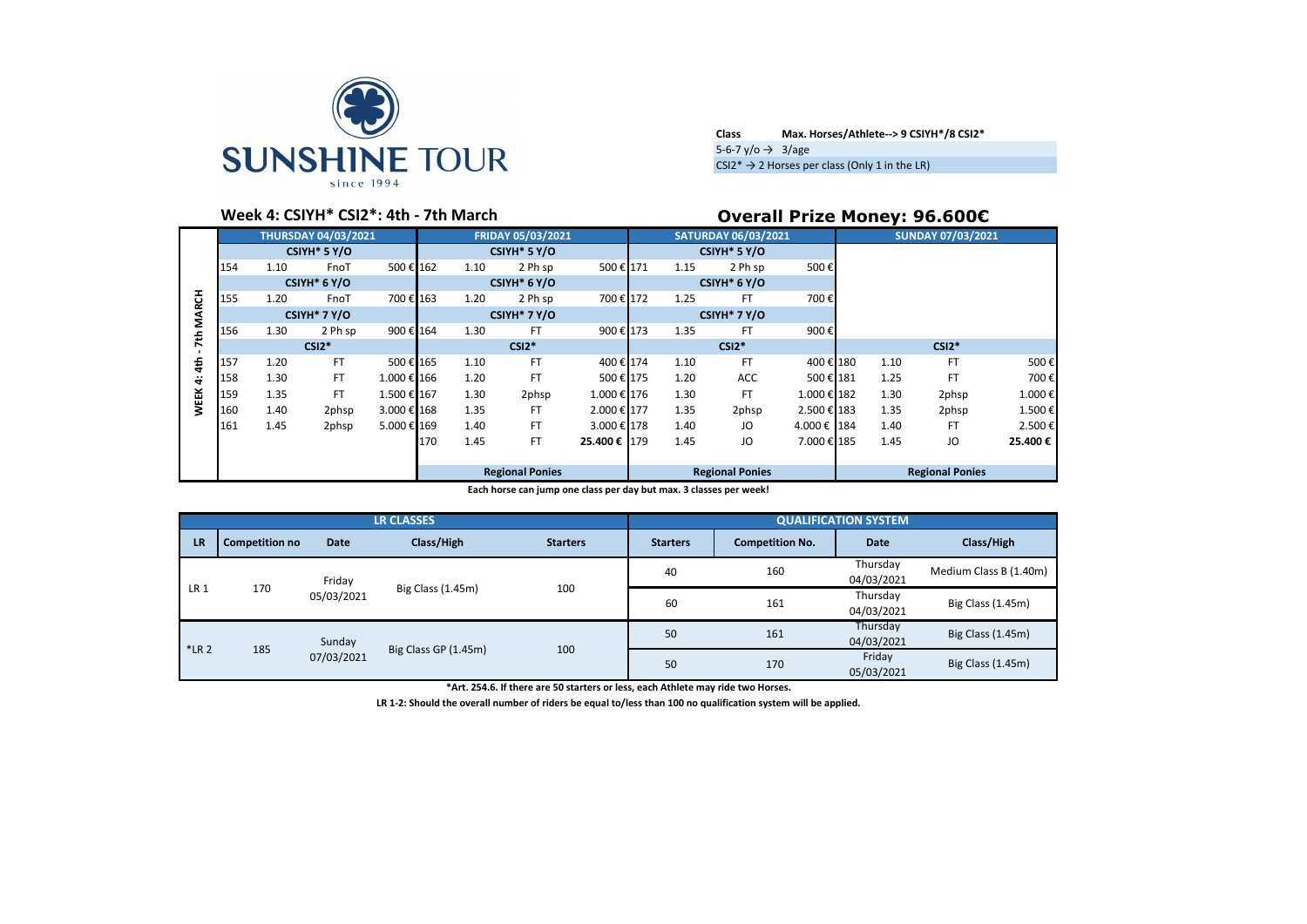

| Class               |                | Max. Max. Horses per Athlete CSI1*/CSI4*->8                                  |
|---------------------|----------------|------------------------------------------------------------------------------|
| <b>Young Horses</b> | 9              | 3 Horses per Age (5,6 & 7 y/o)                                               |
| CSI1* Tour          | $\overline{4}$ | 1.10-1.20-1.25-1.30-1.35 $\rightarrow$ 2 horses per class (Only 1 in the GP) |
| CSI4* Small Tour    | $\overline{4}$ | 1.30-1.35-1.40/45 $\rightarrow$ 2 Horses per class (Only 1 in the GP)        |
| CSI4* Medium Tour   | $4^{\circ}$    | 1.30-1.40-1.45-1.50 $\rightarrow$ 2 Horses per class (Only 1 in the LR)      |
| CSI4* Big Tour      | $\overline{4}$ | 1.35-1.45 $\rightarrow$ 2 Horses per class (Only 1 in the Small GP)          |
|                     |                | 1.50-1.55 $\rightarrow$ 2 Horses per class (Only 1 in the LR)                |

## **Week 5: CSIYH\* CSI1\* CSI4\*: 9th - 14th March Overall Prize Money: 300.000€**

|           | <b>TUESDAY 09/03/2021</b>  |             |      | <b>WEDNESDAY 10/03/2021</b> |  |             | <b>THURSDAY 11/03/2021</b> |      |                         |      |                          | FRIDAY 12/03/2021       |             |                          |                   | <b>SATURDAY 13/03/2021</b> |  |                          | <b>SUNDAY 14/03/2021</b> |              |     |                          |                        |         |
|-----------|----------------------------|-------------|------|-----------------------------|--|-------------|----------------------------|------|-------------------------|------|--------------------------|-------------------------|-------------|--------------------------|-------------------|----------------------------|--|--------------------------|--------------------------|--------------|-----|--------------------------|------------------------|---------|
|           |                            | CSIYH* 5 YO |      |                             |  |             | <b>CSIYH* 5YO</b>          |      |                         |      | <b>CSIYH* 5 YO</b>       |                         |             |                          | <b>CSI1* TOUR</b> |                            |  |                          | <b>CSI1* TOUR</b>        |              |     |                          | <b>CSI1* TOUR</b>      |         |
|           | 186A                       | 1.10        |      | FnoT 300 € 189A             |  |             | 1.10 2Phsp 300 € 192A      |      |                         | 1.10 | 2Phsp                    | 300 € 201               |             | 1.10                     | <b>FT</b>         | 500 € 213                  |  | 1.10                     | 2Phsp                    | 500€ 224     |     | 1.10                     | FT                     | 500€    |
|           | 186B                       | 1.10        |      | FnoT 300 € 189B             |  |             | 1.10 2Phsp 300 € 192B      |      |                         | 1.10 | 2Phsp                    | 300 € 202               |             | 1.20                     | 2Phsp             | 600€ 214                   |  | 1.20                     | FT                       | 600 € 225    |     | 1.20                     | 2Phsp                  | 600€    |
|           |                            |             |      |                             |  |             |                            |      |                         |      |                          |                         | 203         | 1.25-1.30                | -FT               | 1.000 € 215                |  | 1.30                     | 2Phsp                    | 1.000 € 226  |     | 1.35                     | JO                     | 1.500€  |
| 듇         | CSIYH* 6 YO<br>CSIYH* 6 YO |             |      |                             |  | CSIYH* 6 YO |                            |      | <b>CSI4* SMALL TOUR</b> |      |                          | <b>CSI4* SMALL TOUR</b> |             |                          |                   | <b>CSI4* SMALL TOUR</b>    |  |                          |                          |              |     |                          |                        |         |
|           | 187A                       | 1.20        | FnoT | 400 € 190A                  |  |             | 1.20 2Phsp 400 € 193A 1.25 |      |                         |      | FT                       | 400 € 204               |             | 1.30                     | FT.               | 700 € 216                  |  | 1.30                     | 2Phsp                    | 700€ 227     |     | 1.30                     | ACC.                   | 700€    |
|           | 187B                       | 1.20        |      | FnoT 400 € 190B             |  |             | 1.20 2Phsp 400 € 193B      |      |                         | 1.25 | FT                       | 400 € 205               |             | 1.35                     | 2Phsp             | 1.200€ 217                 |  | 1.35                     | FT.                      | 1.200€ 228   |     | 1.35                     | 2Phsp                  | 1.200€  |
| 4th       |                            |             |      |                             |  |             |                            |      |                         |      | CSIYH* 7 YO              |                         | 206         | 1.40                     | FT.               | 2.000 € 218                |  | 1.40-1.45 2Phsp          |                          | 2.000 € 229  |     | 1.45                     | JO                     | 25.400€ |
|           | CSIYH* 7 YO                |             |      | CSIYH* 7 YO                 |  |             |                            |      | 194A                    | 1.35 | FT.                      | 800€                    |             | <b>CSI4* MEDIUM TOUR</b> |                   |                            |  | <b>CSI4* MEDIUM TOUR</b> |                          |              |     | <b>CSI4* MEDIUM TOUR</b> |                        |         |
| <b>ទី</b> | 188A                       |             |      | 1.30 2Phsp 800 € 191A       |  | 1.30        | FT.                        |      | 800 € 194B              | 1.35 | FT.                      | 800€ 207                |             | 1.30                     | FT.               | 1.000 € 219                |  | 1.30                     | FT                       | 1.000 € 230  |     | 1.30                     | 2Phsp                  | 1.000€  |
| un.       | 188B                       |             |      | 1.30 2Phsp 800 € 191B       |  | 1.30        | FT.                        | 800€ |                         |      | <b>CSI4* MEDIUM TOUR</b> |                         | 208         | 1.40                     | FT.               | 2.000 € 220                |  | 1.40                     | FT.                      | 2.000 € 231  |     | 1.40                     | FT                     | 2.000€  |
| WEEK!     |                            |             |      |                             |  |             |                            |      | 195                     | 1.30 | FT                       | 1.000 € 209             |             | 1.45                     | 2Phsp             | 25.400€                    |  |                          |                          |              | 232 | 1.50                     | JO                     | 30,000€ |
|           |                            |             |      |                             |  |             |                            |      | 196                     | 1.40 | FT                       | 2.000€                  |             | <b>CSI4* BIG TOUR</b>    |                   |                            |  | <b>CSI4* BIG TOUR</b>    |                          |              |     |                          | <b>CSI4* BIG TOUR</b>  |         |
|           |                            |             |      |                             |  |             |                            |      | 197                     | 1.45 | FT                       | 4.000 € 210             |             | 1.35                     | <b>FT</b>         | 1.500 € 221                |  | 1.35                     | FT.                      | 1.500 € 233  |     | 1.35                     | 2Phsp                  | 1.500€  |
|           |                            |             |      |                             |  |             |                            |      |                         |      | <b>CSI4* BIG TOUR</b>    |                         | <b>1211</b> | 1.45                     | 2Phsp             | 4.000 € 222                |  | 1.45                     | FT                       | 4.000 € 234  |     | 1.45                     | FT                     | 4.000€  |
|           |                            |             |      |                             |  |             |                            |      | 198                     | 1.35 | FT                       | 1.500 € 212             |             | 1.50                     | JO                | 25.400 € 223               |  | 1.45                     | JO                       | 25.400 € 235 |     | 1.55                     | JO                     | 94.900€ |
|           |                            |             |      |                             |  |             |                            |      | 199                     | 1.45 | 2Phsp                    | 4.000€                  |             |                          |                   |                            |  |                          |                          |              |     |                          |                        |         |
|           |                            |             |      |                             |  |             |                            |      | 200                     | 1.50 | FT                       | 10.000€                 |             | <b>Regional Ponies</b>   |                   |                            |  | <b>Regional Ponies</b>   |                          |              |     |                          | <b>Regional Ponies</b> |         |

**• Each horse can jump one class per day, but max. 3 classes per week • Riders have to jump in the same weekend either CSI1\* & CSI3\* Small Tour or CSI3\* Medium & Big Tour.** 

**• Riders will be allowed to change from one tour to another every week.**

|                 |                       | <b>LR CLASSES</b>      |                           |                 |                 |                                                                    | <b>QUALIFICATION SYSTEM</b> |                                     |
|-----------------|-----------------------|------------------------|---------------------------|-----------------|-----------------|--------------------------------------------------------------------|-----------------------------|-------------------------------------|
| LR.             | <b>Competition no</b> | Date                   | Class/High                | <b>Starters</b> | <b>Starters</b> | <b>Competition no</b>                                              | Date                        | Class/High                          |
| LR 1            | 209                   | Friday 12/03/2021      | M. Tour                   | 100             | 40              | 196                                                                | Thursday 11/03/2021         | M. Tour (1.40m)                     |
|                 |                       |                        | (1.45m)                   |                 | 60              | 197                                                                | Thursday 11/03/2021         | M. Tour (1.45m)                     |
| LR <sub>2</sub> | 212                   | Friday 12/03/2021      | <b>B.</b> Tour<br>(1.50m) | 100             | 100             | 200                                                                | Thursday 11/03/2021         | <b>B.Tour (1.50m)</b>               |
| LR <sub>3</sub> | 223                   | Saturday<br>13/03/2021 | B. Tour<br>(1.45m)        | 100             | 100             | 211                                                                | Friday 12/03/2021           | B. Tour (1.45m)                     |
| LR <sub>4</sub> | 229                   | Sunday                 | <b>Small Tour</b>         | 100             | 50              | 206                                                                | Friday 12/03/2021           | <b>Small Tour</b><br>(1.40m)        |
|                 |                       | 14/03/2021             | (1.45m)                   |                 | 50              | 218                                                                | Saturday 13/03/2021         | <b>Small Tour</b><br>$(1.40-1.45m)$ |
|                 |                       |                        |                           |                 | 40              | 197                                                                | Thursday 11/03/2021         | M. Tour (1.45m)                     |
| LR <sub>5</sub> | 232                   | Sunday<br>14/03/2021   | M. Tour<br>(1.50m)        | 100             | 40              | 209                                                                | Friday 12/03/2021           | M. Tour (1.45m)                     |
|                 |                       |                        |                           |                 |                 | The best 20 riders not qualified for the CSI4* GP in the class 212 |                             |                                     |
| LR <sub>6</sub> | 235                   | Sunday                 | GP                        | 60              | 20              | 200                                                                | Thursday 11/03/2021         | B. Tour (1.50m)                     |
|                 |                       | 14/03/2021             | (1.55m)                   |                 | $*40$           | 212                                                                | Friday 12/03/2021           | B. Tour (1.50m)                     |

**LR 1-2-3-4-5: Should the overall number of riders be equal to/less than 100 no qualification system will be applied.**

**LR 6: Should the overall number of riders be equal to/less than 60 no qualification system will be applied.**

**\*40: Open to the best placed riders of class 212 until the number of 60 starters is reached (Including pre-qualified riders Art.261.4.2).**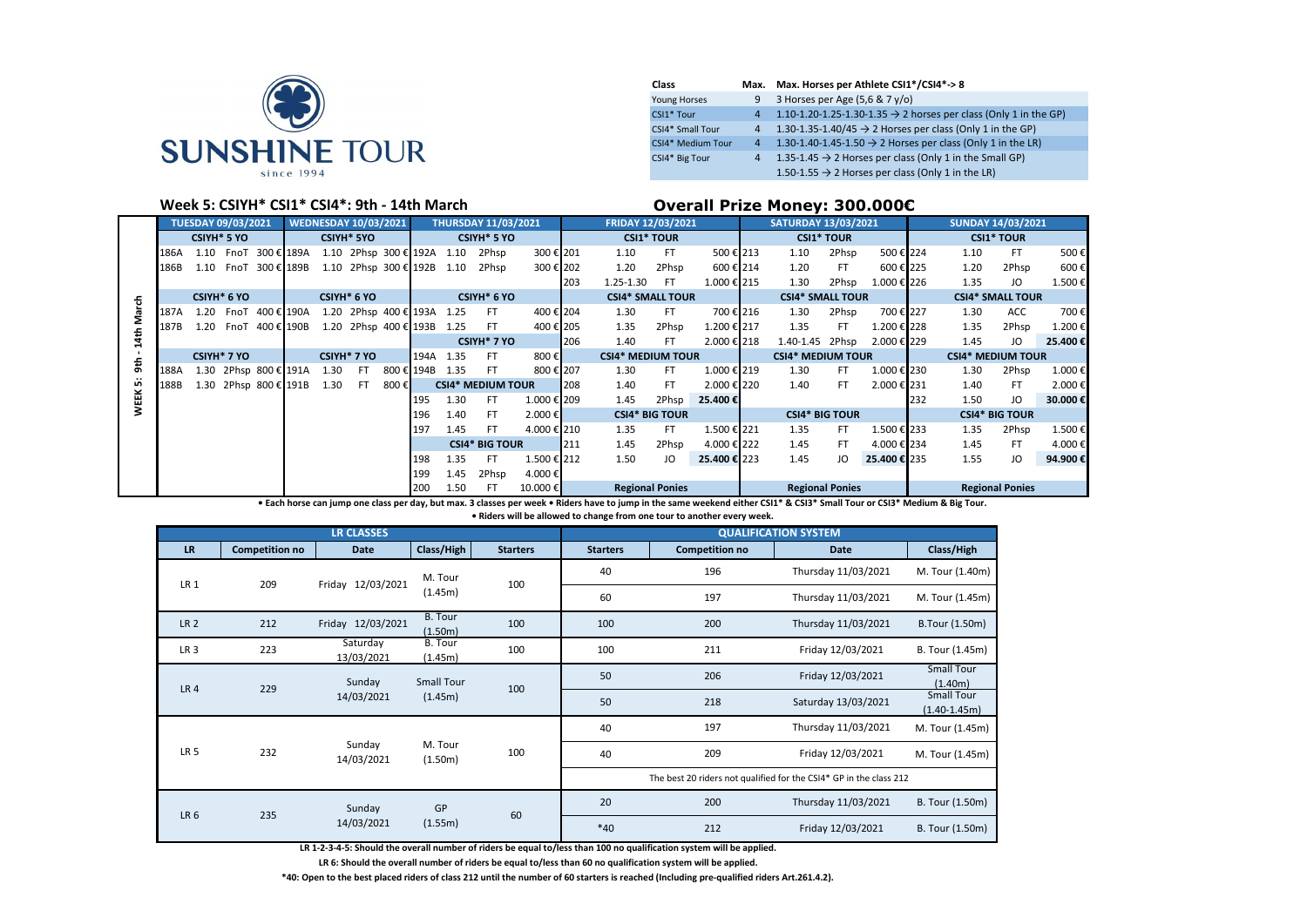

| Class               |                | Max. Max. Horses per Athlete CSI1*/CSI4*->8                                  |
|---------------------|----------------|------------------------------------------------------------------------------|
| <b>Young Horses</b> |                | 9 3 Horses per Age $(5.6 & 7y/o)$                                            |
| CSI1* Tour          | $\overline{4}$ | 1.10-1.20-1.25-1.30-1.35 $\rightarrow$ 2 horses per class (Only 1 in the GP) |
| CSI4* Small Tour    |                | 4 1.30-1.35-1.40/45 $\rightarrow$ 2 Horses per class (Only 1 in the GP)      |
| CSI4* Medium Tour   |                | 4 1.30-1.40-1.45-1.50 $\rightarrow$ 2 Horses per class (Only 1 in the LR)    |
| CSI4* Big Tour      |                | 4 1.35-1.45 $\rightarrow$ 2 Horses per class (Only 1 in the Small GP)        |
|                     |                | 1.50-1.55 $\rightarrow$ 2 Horses per class (Only 1 in the LR)                |

## **Week 6: CSIYH\* CSI1\* CSI4\*: 16th - 21st March Overall Prize Money: 300.000€**

|      | <b>TUESDAY 16/03/2021</b><br><b>WEDNESDAY 17/03/2021</b> |      |                    |                       |            |      |                   |                            |            | <b>THURSDAY 18/03/2021</b> |                          | FRIDAY 19/03/2021 |     |                         |                          | <b>SATURDAY 20/03/2021</b> |  |                         | <b>SUNDAY 21/03/2021</b> |             |     |      |                       |         |
|------|----------------------------------------------------------|------|--------------------|-----------------------|------------|------|-------------------|----------------------------|------------|----------------------------|--------------------------|-------------------|-----|-------------------------|--------------------------|----------------------------|--|-------------------------|--------------------------|-------------|-----|------|-----------------------|---------|
|      |                                                          |      | <b>CSIYH* 5 YO</b> |                       |            |      | <b>CSIYH* 5YO</b> |                            |            |                            | CSIYH* 5 YO              |                   |     | <b>CSI1* TOUR</b>       |                          |                            |  |                         | <b>CSI1* TOUR</b>        |             |     |      | <b>CSI1* TOUR</b>     |         |
|      | 236A                                                     | 1.10 | FnoT               |                       | 300 € 239A |      |                   | 1.10 2Phsp 300 € 242A      |            | 1.15                       | 2Phsp                    | 300€ 251          |     | 1.10                    | <b>FT</b>                | 500 € 263                  |  | 1.10                    | 2Phsp                    | 500 € 274   |     | 1.10 | FT                    | 500€    |
|      | 236B                                                     | 1.10 | FnoT               |                       | 300 € 239B |      |                   | 1.10 2Phsp 300 € 242B 1.15 |            |                            | 2Phsp                    | 300€ 252          |     | 1.20                    | 2Phsp                    | 600 € 264                  |  | 1.20                    | FT.                      | 600€ 275    |     | 1.20 | 2Phsp                 | 600€    |
|      |                                                          |      |                    |                       |            |      |                   |                            |            |                            |                          |                   | 253 | 1.25-1.30               | -FT                      | 1.000 € 265                |  | 1.30                    | 2Phsp                    | 1.000 € 276 |     | 1.35 | JO                    | 1.500€  |
| 동    | CSIYH* 6 YO<br>CSIYH* 6 YO                               |      |                    |                       |            |      |                   | CSIYH* 6 YO                |            |                            | <b>CSI4* SMALL TOUR</b>  |                   |     | <b>CSI4* SMALL TOUR</b> |                          |                            |  | <b>CSI4* SMALL TOUR</b> |                          |             |     |      |                       |         |
|      | 237A                                                     | 1.20 | FnoT               | 400 € 240A            |            |      |                   | 1.20 2Phsp 400 € 243A      |            | 1.25                       | FT.                      | 400 € 254         |     | 1.30                    | FT.                      | 700 € 266                  |  | 1.30                    | 2Phsp                    | 700 € 277   |     | 1.30 | ACC                   | 700€    |
|      | 237B                                                     | 1.20 | FnoT               | 400 € 240B            |            |      |                   | 1.20 2Phsp 400 € 243B      |            | 1.25                       | FT.                      | 400€ 255          |     | 1.35                    | 2Phsp                    | 1.200 € 267                |  | 1.35                    | FT.                      | 1.200 € 278 |     | 1.35 | 2Phsp                 | 1.200€  |
| ี    |                                                          |      |                    |                       |            |      |                   |                            |            |                            | CSIYH <sup>*</sup> 7 YO  |                   | 256 | 1.40                    | FT.                      | 2.000 € 268                |  | 1.40-1.45 2Phsp         |                          | 2.000 € 279 |     | 1.45 | JO                    | 25.400€ |
| 16th | CSIYH* 7 YO<br>CSIYH* 7 YO                               |      |                    |                       |            | 244A | 1.35              | FT.                        | 800€       |                            | <b>CSI4* MEDIUM TOUR</b> |                   |     |                         | <b>CSI4* MEDIUM TOUR</b> |                            |  |                         | <b>CSI4* MEDIUM TOUR</b> |             |     |      |                       |         |
|      | 238A                                                     |      |                    | 1.30 2Phsp 800 € 241A |            | 1.30 | FT.               |                            | 800 € 244B | 1.35                       | FT                       | 800€ 257          |     | 1.30                    | FT.                      | 1.000 € 269                |  | 1.30                    | FT.                      | 1.000 € 280 |     | 1.30 | 2Phsp                 | 1.000€  |
| G    | 238B                                                     |      |                    | 1.30 2Phsp 800 € 241B |            | 1.30 | -FT               | 800€                       |            |                            | <b>CSI4* MEDIUM TOUR</b> |                   | 258 | 1.40                    | FT.                      | 2.000 € 270                |  | 1.40                    | FT.                      | 2.000 € 281 |     | 1.40 | FT                    | 2.000€  |
| EK   |                                                          |      |                    |                       |            |      |                   |                            | 245        | 1.30                       | FT.                      | 1.000 € 259       |     | 1.45                    | 2Phsp                    | 25.400€                    |  |                         |                          |             | 282 | 1.50 | JO                    | 30.000€ |
|      |                                                          |      |                    |                       |            |      |                   |                            | 246        | 1.40                       | FT                       | 2.000€            |     | <b>CSI4* BIG TOUR</b>   |                          |                            |  |                         | <b>CSI4* BIG TOUR</b>    |             |     |      | <b>CSI4* BIG TOUR</b> |         |
|      |                                                          |      |                    |                       |            |      |                   |                            | 247        | 1.45                       | FT.                      | 4.000 € 260       |     | 1.35                    | FT.                      | 1.500 € 271                |  | 1.35                    | FT.                      | 1.500 € 283 |     | 1.35 | 2Phsp                 | 1.500€  |
|      |                                                          |      |                    |                       |            |      |                   |                            |            |                            | <b>CSI4* BIG TOUR</b>    |                   | 261 | 1.45                    | 2Phsp                    | 4.000 € 272                |  | 1.45                    | FT                       | 4.000 € 284 |     | 1.45 | FT.                   | 4.000€  |
|      |                                                          |      |                    |                       |            |      |                   |                            | 248        | 1.35                       | FT                       | 1.500 € 262       |     | 1.50                    | JO                       | 25.400 € 273               |  | 1.45                    | JO                       | 25.400€ 285 |     | 1.55 | JO                    | 94.900€ |
|      |                                                          |      |                    |                       |            |      |                   |                            | 249        | 1.45                       | 2Phsp                    | 4.000€            |     |                         |                          |                            |  |                         |                          |             |     |      |                       |         |
|      |                                                          |      |                    |                       | 250        | 1.50 | FT                | 10.000€                    |            | <b>Regional Ponies</b>     |                          |                   |     |                         | <b>Regional Ponies</b>   |                            |  |                         | <b>Regional Ponies</b>   |             |     |      |                       |         |

**• Each horse can jump one class per day, but max. 3 classes per week • Riders have to jump in the same weekend either CSI1\* & CSI3\* Small Tour or CSI3\* Medium & Big Tour.** 

**• Riders will be allowed to change from one tour to another every week.**

|                 |                       | <b>LR CLASSES</b>      |                    |                 |                 |                       | <b>QUALIFICATION SYSTEM</b>                                        |                                       |
|-----------------|-----------------------|------------------------|--------------------|-----------------|-----------------|-----------------------|--------------------------------------------------------------------|---------------------------------------|
| <b>LR</b>       | <b>Competition no</b> | Date                   | Class/High         | <b>Starters</b> | <b>Starters</b> | <b>Competition no</b> | <b>Date</b>                                                        | Class/High                            |
| LR <sub>7</sub> | 259                   | Friday 19/03/2021      | M. Tour            | 100             | 40              | 246                   | Thursday 18/03/2021                                                | M. Tour (1.40m)                       |
|                 |                       |                        | (1.45m)            |                 | 60              | 247                   | Thursday 18/03/2021                                                | M. Tour (1.45m)                       |
| LR <sub>8</sub> | 262                   | Friday 19/03/2021      | B. Tour<br>(1.50m) | 100             | 100             | 250                   | Thursday 18/03/2021                                                | B. Tour (1.50m)                       |
| LR <sub>9</sub> | 273                   | Saturday<br>20/03/2021 | B. Tour<br>(1.45m) | 100             | 100             | 261                   | Friday 19/03/2021                                                  | B. Tour (1.45m)                       |
| LR 10           | 279                   | Sunday                 | <b>Small Tour</b>  | 100             | 50              | 256                   | Friday 19/03/2021                                                  | <b>Small Tour</b><br>(1.40m)          |
|                 |                       | 21/03/2021             | (1.45m)            |                 | 50              | 268                   | Saturday 20/03/2021                                                | <b>Small Tour</b><br>$(1.40 - 1.45m)$ |
|                 |                       |                        |                    |                 | 40              | 247                   | Thursday 18/03/2021                                                | M. Tour (1.45m)                       |
| LR 11           | 282                   | Sunday<br>21/03/2021   | M. Tour<br>(1.50m) | 100             | 40              | 259                   | Friday 19/03/2021                                                  | M. Tour (1.45m)                       |
|                 |                       |                        |                    |                 |                 |                       | The best 20 riders not qualified for the CSI4* GP in the class 262 |                                       |
| <b>LR 12</b>    | 285                   | Sunday                 | GP                 | 60              | 20              | 250                   | Thursday 18/03/2021                                                | B. Tour (1.50m)                       |
|                 |                       | 21/03/2021             | (1.55m)            |                 | $*40$           | 262<br>$\cdots$       | Friday 19/03/2021                                                  | B. Tour (1.50m)                       |

**LR 7-8-9-10-11-12: Should the overall number of riders be equal to/less than 100 no qualification system will be applied.**

**LR 12: Should the overall number of riders be equal to/less than 60 no qualification system will be applied.**

**\*40: Open to the best placed riders of class 262 until the number of 60 starters is reached (Including pre-qualified riders Art.261.4.2).**